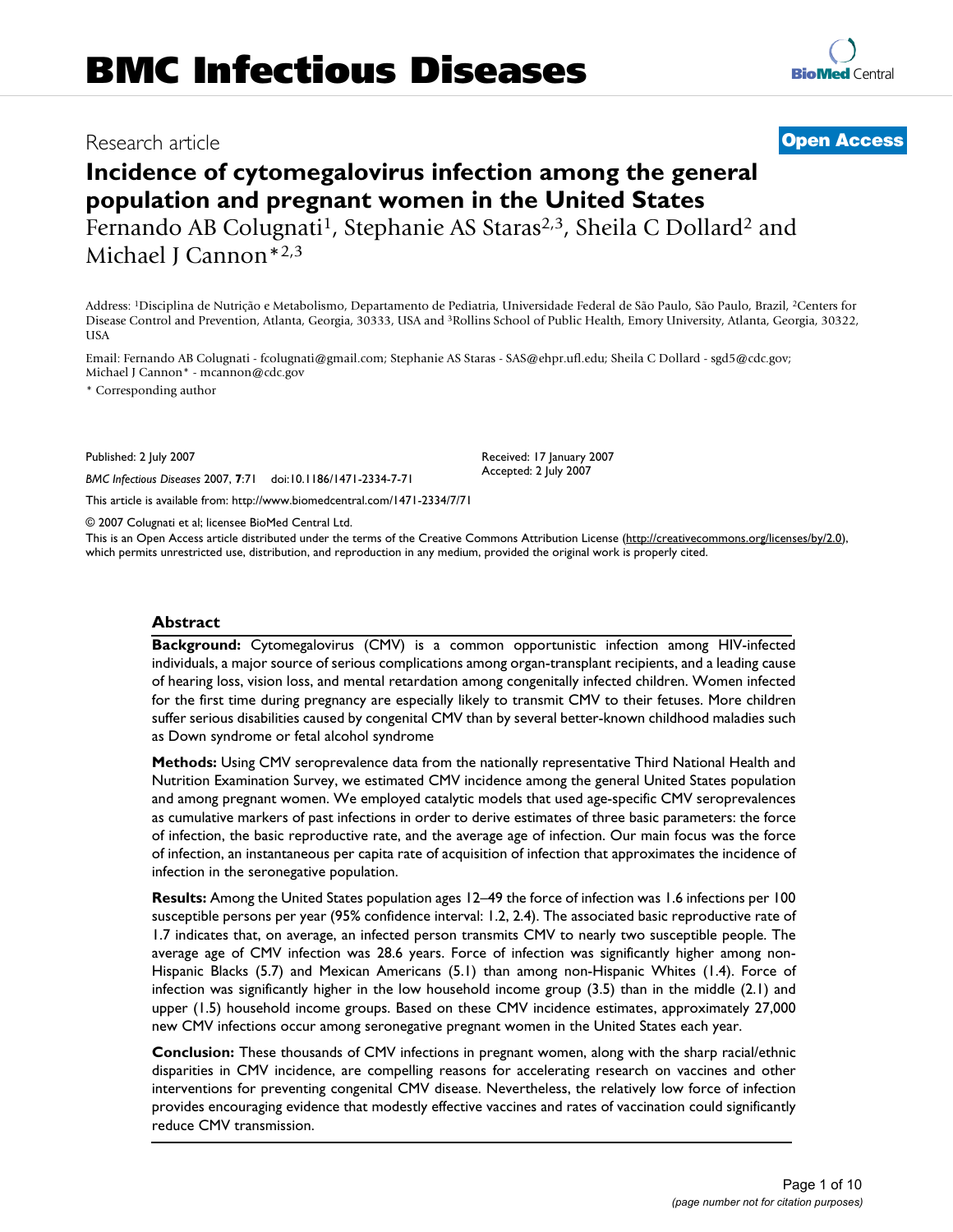# **Background**

Cytomegalovirus (CMV) is a common opportunistic infection among human immunodeficiency virus (HIV) infected individuals, a major source of serious viral complications among organ-transplant recipients, and a leading cause of hearing loss, vision loss, and mental retardation among congenitally infected children. In fact, more children suffer serious disabilities caused by congenital CMV than by several better-known childhood maladies such as Down syndrome or fetal alcohol syndrome [1].

Like other herpesviruses, primary CMV infection is followed by the establishment of lifelong latent infection from which periodic reactivation is common [2,3]. Symptoms are usually absent during primary infection and reactivation, but CMV can be shed in various bodily secretions, particularly urine and saliva [4]. CMV is transmitted person-to-person via close non-sexual contact, sexual activity, breastfeeding, blood transfusions, and organ transplantation [4]. For pregnant women, important sources of infection include sexual activity and contact with the urine or saliva of young children, especially their own children [5-7].

Congenital CMV infection is most likely to occur following a primary infection in the mother during pregnancy [8]. However, maternal CMV reactivation or reinfection with a different CMV strain can also lead to fetal infection [8]. Approximately 10 percent of congenitally infected infants are symptomatic at birth, and of the 90 percent who are asymptomatic, 10–15 percent will develop symptoms over months or even years [9].

Incidence of primary CMV infections has been estimated only in small or specialized populations, such as pregnant women or day care providers. The most comprehensive study of CMV incidence was carried out by Griffiths and colleagues in the United Kingdom [10], in which they estimated that more than three seronegative women per 100 seroconvert each year. However, their study was limited to pregnant women and was hospital-based rather than population-based. Robust, nationally representative estimates of CMV incidence are essential for 1) assessing the burden of primary CMV infection in the United States population, especially among pregnant women; 2) examining whether there are racial/ethnic disparities in primary maternal infection rates, which might be responsible for racial/ethnic disparities in congenital infection rates; and 3) evaluating how effective a vaccine or other intervention must be in order to reduce the incidence of congenital CMV disease. To obtain estimates of CMV incidence in the United States, we employed mathematical models that used age-specific CMV seroprevalences from the Third

National Health and Nutrition Examination Survey (NHANES III).

# **Methods**

#### *Study population and design*

NHANES III was conducted from 1988 to 1994 and provides nationally representative estimates of the health and nutritional status of the civilian, noninstitutionalized population of the United States. In order to produce population-representative estimates, NHANES III used a multistage, stratified, clustered sample design and generated sample weights proportional to the probability of participant selection. All our analyses used the NHANES III sample weights and sample design variables to correct the CMV seroprevalence point estimates for population representativeness and the interval estimates for the multistage complex sample design. The study protocol was approved by the authors' institutional review board. More details about NHANES III can be found in the official documentation [11]. Serologic testing for CMV immunoglobulin G (IgG) was conducted as described previously [12].

The main focus of our models of CMV incidence was the age range 12–49 years. Over 90 percent of participants in this age range had sera available for CMV testing  $(N =$ 11,859) so that seroprevalence estimates were representative of the United States population. More importantly, this age range included women of childbearing age and so has key relevance for congenital CMV disease. Although surplus sera was only available for approximately 70 percent of  $6-11$  year-olds (N = 2,679), we also ran models in this age group to assess whether incidence rates differed by race/ethnicity. Nationally-representative CMV seroprevalence estimates were not available for children less than six years old.

# *Description of models*

Here we give an overview of the models of CMV incidence. A more detailed description is provided in the Appendix. We employed catalytic models [13,14] that used age-specific CMV seroprevalences as cumulative markers of past infections in order to derive estimates of three basic parameters: the force of infection, the basic reproductive rate, and the average age of infection. The force of infection is the instantaneous per capita rate of acquisition of infection [13] and will be expressed in this article as the number of primary CMV infections per 100 seronegative persons per year. The basic reproductive rate is a function of the force of infection and is the average number of secondary infections produced when one infected individual is introduced into a host population where everyone is susceptible. The average age of infection is also a function of the force of infection and is the age at which an individual in a given population typically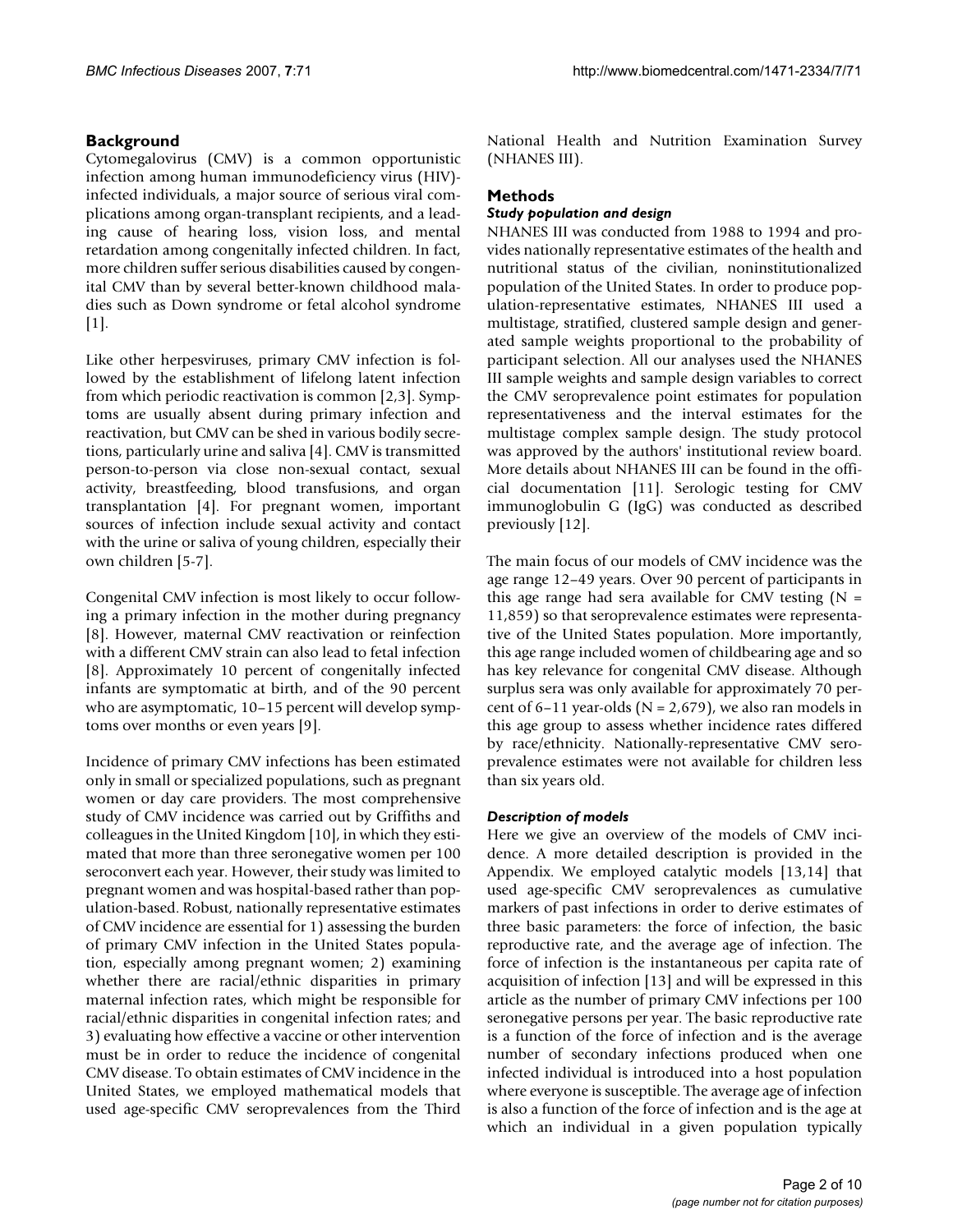acquires a specific infection. We considered parameter differences to be statistically significant when corresponding confidence intervals did not overlap.

Force of infection can be estimated as time-dependent, age-dependent, or both. Since our data were taken from a single, cross-sectional survey, we could not model time dependence. To evaluate age-dependence, we visually inspected the slope of the age-specific seroprevalence graph (see Appendix). We observed no extreme departures from linearity for the overall population, with the slope appearing fairly constant as a function of age. However, because we saw age-dependent changes in slope within some subpopulations (e.g., Figure 1), we used piece-wise log-linear models that allowed the slope to vary between the age groups 6–11, 12–19, and 20–49 years. With the exception of this modification for the subgroup analysis, our final models were the time- and ageindependent ones proposed by Griffiths et al. [10] for modeling CMV incidence, where the force of infection is estimated as the slope of the log-linear regression line having the seronegative prevalence as the response variable and age as the explanatory variable. For all models age was treated as a continuous variable.

The models made the following assumptions: CMV infection does not affect the mortality rate; seroprevalence in newborns equals zero; the death rate is type I, meaning everyone survives until a specific age, after which the survival probability is zero; and every person in the population is equally susceptible (*i.e.*, homogeneous mixing).

#### *Variables*

We estimated the model parameters for the entire United States population and for specific population groups stratified by sex, race/ethnicity, and/or household income. Race/ethnicity was a self-reported variable that consisted of non-Hispanic Whites, non-Hispanic Blacks, Mexican



# **Figure 1** Age-distribution of cytomegalovirus (CMV)-seropositive proportion among U.S. women among U.S. women among U.S. women and U.S. women among U.S. women among U.S. women among U.S. women among U.S. women among U.S.

**Age-distribution of cytomegalovirus (CMV)-seropositive proportion among U.S. women**. Age-distribution of cytomegalovirus (CMV)-seropositive proportion among women in the National Health and Nutrition Examination Survey (NHANES) III, stratified by race/ethnicity. Observed seroprevalences:  $\triangle$ -Mexican American,  $\blacklozenge$ -Non-Hispanic (NH) Whites, ■- NH Blacks. Adjusted third degree polynomials: ------- Mexican Americans, -------- NH Whites, --------- NH Blacks.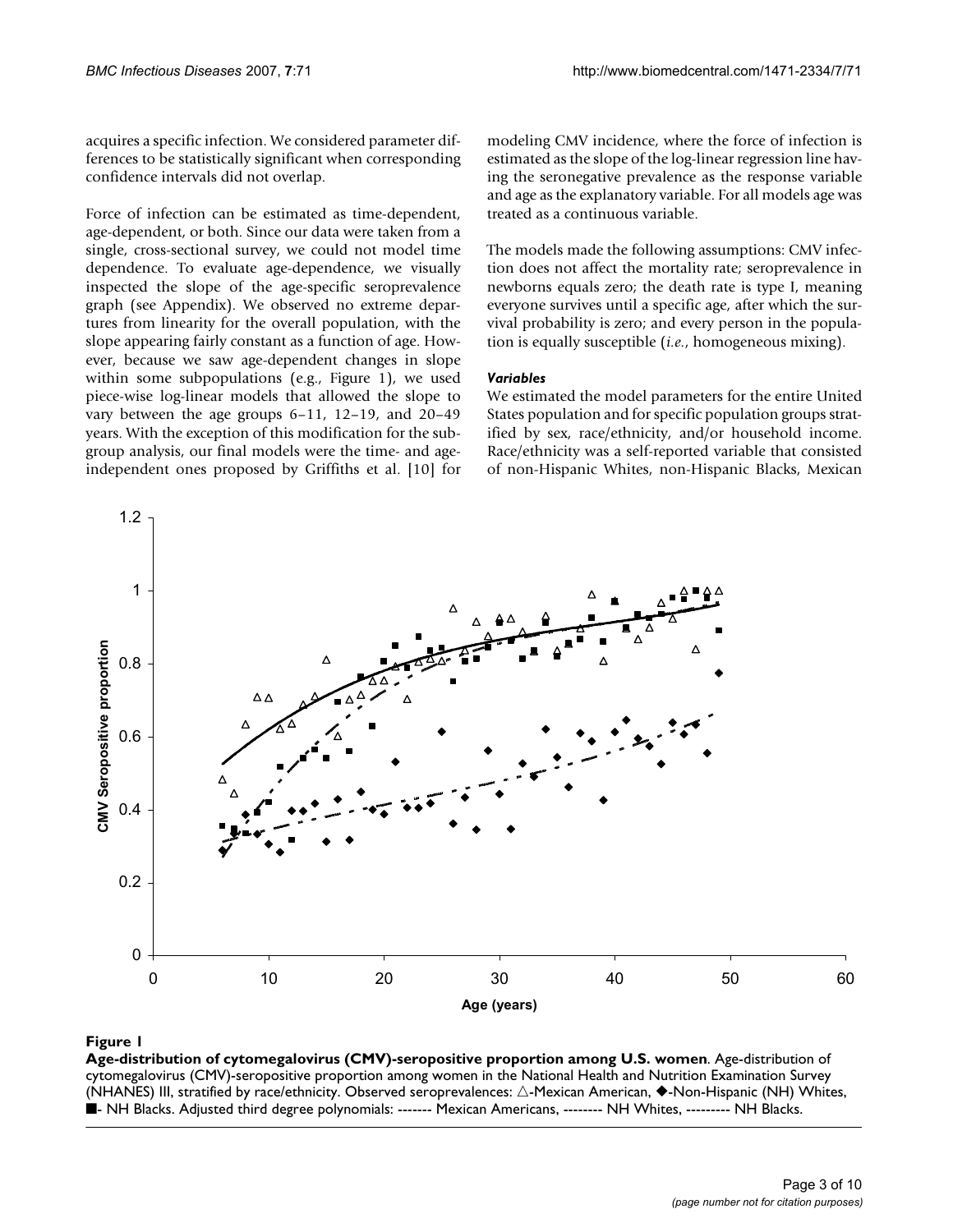Americans and Others. As recommended in NHANES III documentation [15], Others was excluded from the analyses because the sample size was too small and encompassed a diverse mix of race/ethnicity. Household income was divided into low, medium, and high, as defined previously [11,12].

#### *Estimating risk of CMV infection during pregnancy*

We estimated risk of CMV infection for seronegative women during pregnancy as  $risk = 100 \times [1 - e(\text{rate} \times \text{time})]$ , where rate was the force of infection per 100 women per year and time was the duration of pregnancy [16]. We multiplied this risk by the proportion of women who are CMV seronegative to obtain risk of CMV infection during pregnancy for the entire population (i.e., seronegative and seropositive) of women. We then multiplied the risk of infection in the entire population of women by the average number of live-birth pregnancies per year for the years 1988–1994 [17]. This product represented the estimated annual number of women with a primary CMV infection during pregnancy.

# **Results**

The overall force of CMV infection in 12–49 year-olds in the United States was 1.6 per 100 persons per year (Table 1). The associated basic reproductive rate of 1.7 indicates that, on average, an infected person transmits CMV to nearly two susceptible people. The average age of CMV infection was 28.6 years. Among 12–49 year-olds, CMV force of infection was significantly higher among non-Hispanic Blacks (5.7) and Mexican Americans (5.1) than among non-Hispanic Whites (1.4) (Table 1). These differences were reflected in the average age (in years) of infection, which was 16.3 for non-Hispanic Blacks, 17.5 for Mexican Americans, and 29.3 for non-Hispanic Whites. Force of infection was significantly higher in the low household income group (3.5) than in the middle (2.1) and upper (1.5) household income groups.

We observed considerable variation in force of infection when we stratified by age and sex (Figures 1 and 2). Among adolescent girls (ages 12–19 years), non-Hispanic blacks had a substantially higher force of infection (9.9) than the other groups. In contrast, among pre-adolescent girls (ages 6–11 years), Mexican Americans had the highest force of infection (11.0). Among adolescent boys (ages 12–19 years), force of infection was highest in non-Hispanic blacks (6.4) and Mexican Americans (8.7).

Among seronegative women ages 20–49 years, risk of primary CMV infection during a full-term pregnancy was estimated to be 1.38 percent among non-Hispanic Whites, 3.40 percent among non-Hispanic Blacks, and 3.85 percent among Mexican Americans (Table 2). However, among 12–19 year-old seronegative women, risk was much higher for non-Hispanic blacks (7.33 percent) than for Mexican Americans (2.21 percent) and for non-Hispanic whites (0.15 percent). The estimated annual number of women ages 12–49 experiencing primary CMV infection during pregnancy was approximately 27,000. Most of these infections occur in non-Hispanic Whites because they are the largest racial/ethnic group in the U.S. However, non-Hispanic Blacks and Mexican Americans, especially those under age 30, are disproportionately likely to have pregnancies in which they experience primary CMV infections.

# **Discussion**

Robust estimates of the frequency of new CMV infections are essential for understanding and preventing viral transmission. This study provides the first estimates of CMV incidence that are based on population-representative data. We found that among CMV-seronegative individuals aged 12–49 in the United States, nearly one in 60 seroconverts each year.

This relatively low force of infection indicates that CMV is less easily transmitted than some other infections, such as measles or rubella. For these infections, high vaccine efficacy and coverage are required in order to interrupt transmission [18]. In contrast, a CMV vaccine would not need to have such high efficacy and coverage to substantially prevent CMV transmission. Griffiths et al. [10], who estimated forces of CMV infection of 3.1–3.5/100 persons/ year in the United Kingdom, showed that modest rates of vaccination (~60 percent) would be able to eradicate CMV infection from the human population. Our estimates, which are similar but even lower overall (force of infection = 1.6/100 persons/year), provide further evidence that modestly effective vaccines and rates of vaccination could significantly reduce CMV transmission.

Our models identified large racial/ethnic disparities in the frequencies of new CMV infections. The force of infection for CMV was considerably higher in non-Hispanic Blacks and Mexican Americans than in non-Hispanic Whites. The nearly three-fold differences in risk of primary CMV infection among seronegative women could be responsible for much of the racial/ethnic disparities in rates of infants born with congenital CMV [19]. Racial/ethnic differences were especially pronounced among adolescent girls (ages 12–19 years), among whom primary infection was 50 times more likely in seronegative non-Hispanic blacks and 15 times more likely in seronegative Mexican Americans than in non-Hispanic whites. These higher forces of infection (i.e., incidence in seronegative individuals) suggest that CMV is circulating more frequently in these racial/ethnic groups. Thus, seropositive, pregnant non-Hispanic blacks and Mexican Americans may be at a higher risk of suffering re-infection with a different strain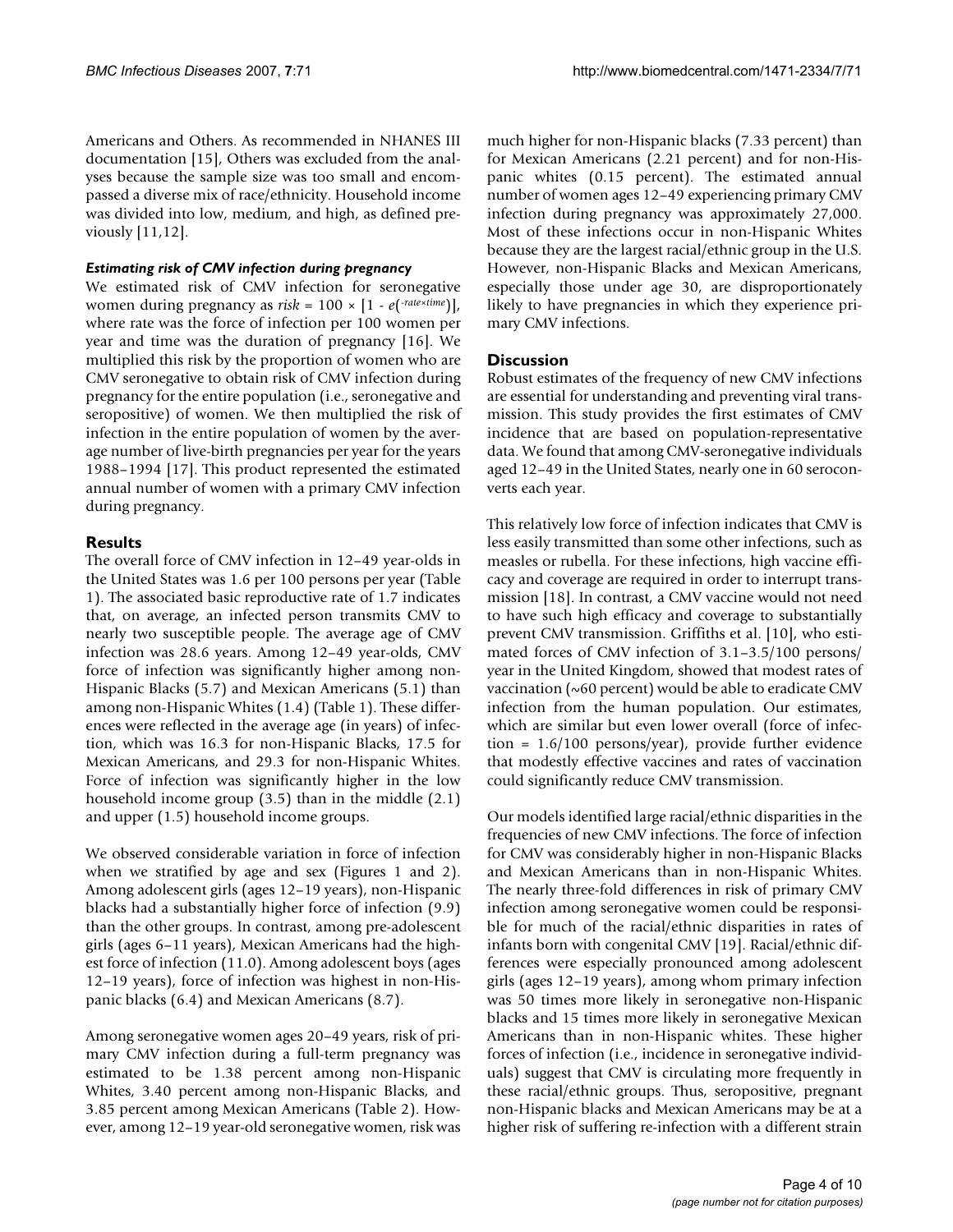| Entire U.S. population | Force of Infection (95% CI)* |             |     | Basic reproductive rate (95% CI) |      | Average age of infection in years (95% CI) |  |
|------------------------|------------------------------|-------------|-----|----------------------------------|------|--------------------------------------------|--|
|                        | 1.6                          | $1.3 - 1.9$ | 1.7 | $1.5 - 1.8$                      | 28.6 | $27.3 - 29.4$                              |  |
| Sex                    |                              |             |     |                                  |      |                                            |  |
| Female                 | 1.8                          | $1.3 - 2.2$ | 1.7 | $1.5 - 1.9$                      | 28.0 | $26.2 - 29.9$                              |  |
| Male                   | 1.5                          | $1.1 - 1.8$ | 1.6 | $1.4 - 1.8$                      | 29.1 | $27.7 - 30.6$                              |  |
| Race/Ethnicity         |                              |             |     |                                  |      |                                            |  |
| Non-Hispanic Black     | 5.7                          | $5.1 - 6.2$ | 4.1 | $3.7 - 4.4$                      | 16.3 | $15.1 - 17.5$                              |  |
| Mexican American       | 5.1                          | $4.3 - 5.6$ | 3.7 | $3.2 - 4.2$                      | 17.5 | $15.8 - 19.4$                              |  |
| Non-Hispanic White     | $\mathsf{I}$ .4              | $1.1 - 1.8$ | 1.6 | $1.4 - 1.7$                      | 29.3 | $27.9 - 30.6$                              |  |
| Income per family size |                              |             |     |                                  |      |                                            |  |
| Low                    | 3.5                          | $2.8 - 4.5$ | 2.7 | $2.1 - 3.2$                      | 21.9 | $19.0 - 24.9$                              |  |
| Middle                 | 2.1                          | $1.6 - 2.6$ | l.9 | $1.7 - 2.2$                      | 26.7 | $24.9 - 28.6$                              |  |
| High                   | 1.5                          | $1.1 - 1.9$ | 1.6 | $1.4 - 1.8$                      | 28.9 | $27.5 - 30.4$                              |  |

**Table 1: CMV force of infection, basic reproductive rates, and average age of infection among persons 12–49 years old in the United States.**

\*Number of infections per 100 susceptible persons per year. We considered parameter differences to be statistically significant when corresponding confidence intervals did not overlap. CI, confidence interval.

of CMV, which also places their infants at risk of symptomatic congenital CMV [8]. These disparities indicate that interventions, such as vaccines or education campaigns, may need to be tailored to meet the needs of different racial/ethnic groups and different age groups.

In addition to race/ethnicity, low household income was a risk factor for CMV infection. People with low household income may be more likely to have a larger family and experience crowding, thus facilitating CMV transmission via close contact. However, because force of infection

| Table 2: Risk and frequency of CMV primary infection during pregnancy in the United States. |  |  |
|---------------------------------------------------------------------------------------------|--|--|
|---------------------------------------------------------------------------------------------|--|--|

| Ages (years)       | % Seronegative | Risk among seronegative<br>women/100<br>pregnancies* | Risk for all women/100<br>pregnancies | No. live-birth<br>pregnancies (100's) <sup>+</sup> | No. women with<br>primary infection during<br>live-birth pregnancies |
|--------------------|----------------|------------------------------------------------------|---------------------------------------|----------------------------------------------------|----------------------------------------------------------------------|
| Non-Hispanic White |                |                                                      |                                       |                                                    |                                                                      |
| $12 - 19$          | 61.0           | 0.15                                                 | 0.09                                  | 2320                                               | 209                                                                  |
| $20 - 29$          | 56.7           | 1.38                                                 | 0.78                                  | 12140                                              | 9469                                                                 |
| $30 - 39$          | 49.4           | 1.38                                                 | 0.68                                  | 9120                                               | 6201                                                                 |
| $40 - 49$          | 38.9           | 1.38                                                 | 0.54                                  | 510                                                | 275                                                                  |
| Subtotal           |                |                                                      |                                       | 24090                                              | 16154                                                                |
| Non-Hispanic Black |                |                                                      |                                       |                                                    |                                                                      |
| $12 - 19$          | 42.6           | 7.33                                                 | 3.12                                  | 1330                                               | 4150                                                                 |
| $20 - 29$          | 17.8           | 3.40                                                 | 0.61                                  | 3060                                               | 1867                                                                 |
| $30 - 39$          | 13.4           | 3.40                                                 | 0.46                                  | 1350                                               | 621                                                                  |
| $40 - 49$          | 5.3            | 3.40                                                 | 0.18                                  | 80                                                 | 4                                                                    |
| Subtotal           |                |                                                      |                                       | 5820                                               | 6652                                                                 |
| Mexican American   |                |                                                      |                                       |                                                    |                                                                      |
| $12 - 19$          | 30.1           | 2.21                                                 | 0.67                                  | 1220                                               | 817                                                                  |
| $20 - 29$          | 17.5           | 3.85                                                 | 0.67                                  | 3990                                               | 2673                                                                 |
| $30 - 39$          | 10.5           | 3.85                                                 | 0.40                                  | 1700                                               | 680                                                                  |
| $40 - 49$          | 6.8            | 3.85                                                 | 0.26                                  | 100                                                | 26                                                                   |
| Subtotal           |                |                                                      |                                       | 7010                                               | 4196                                                                 |
| Total              |                |                                                      |                                       | 36940                                              | 27002                                                                |

\*Risk is computed as 100\* [1-exp(-rate × time)], where rate is force of infection per 100 women per year (0.2/100 and 1.8/100 for NH-White, 9.9/ 100 and 4.5/100 for NH-Black, and 2.9/100 and 5.1/100 for Mexican American) and time is duration of pregnancy in years, i.e., 40/52 = 0.77 years. †From National Vital Statistics Report, Vol. 49, No. 4, June 6, 2001 [17].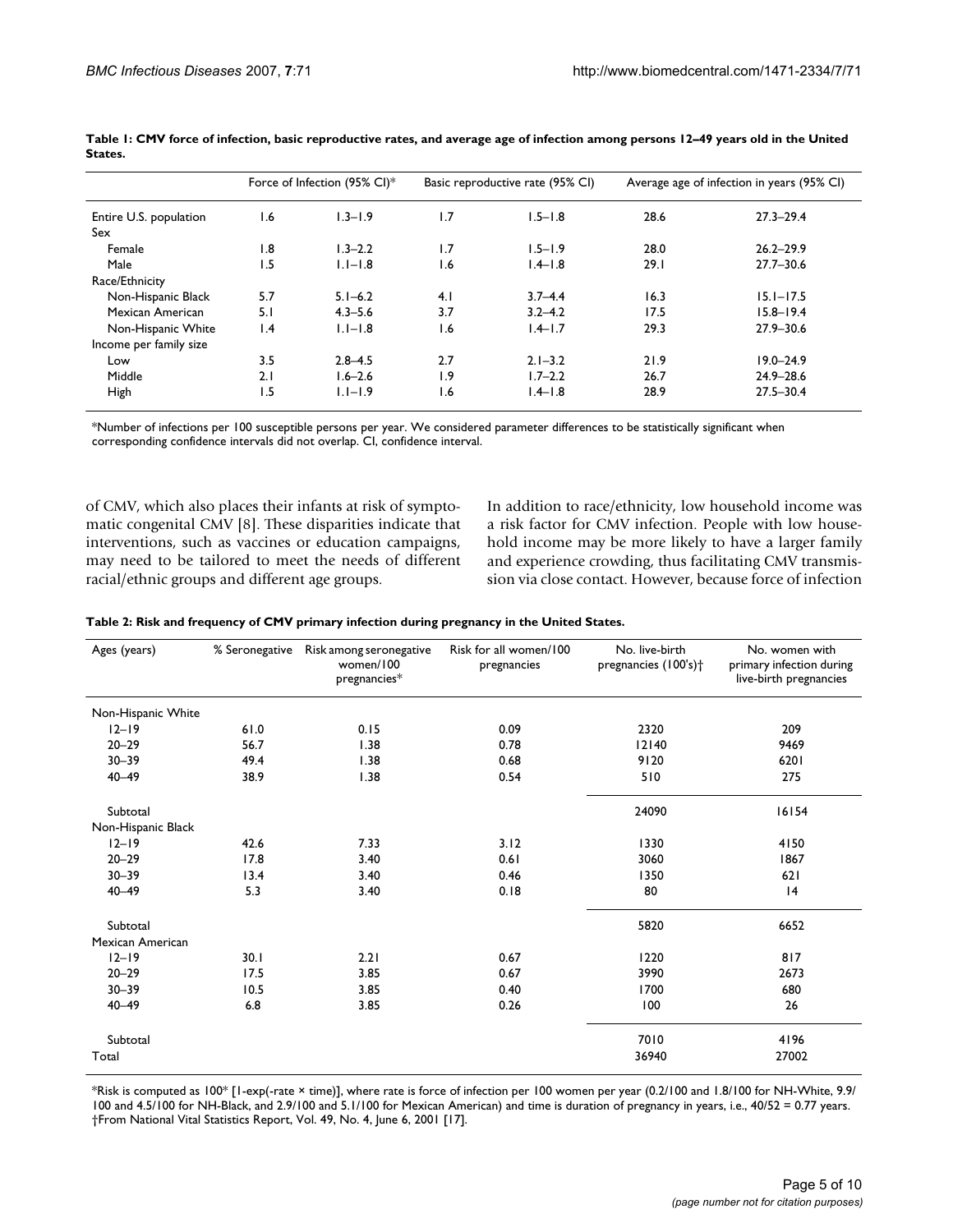

# **Figure 2**

**Cytomegalovirus (CMV) force of infection**. Cytomegalovirus (CMV) force of infection stratified by sex, age group (6–11, 12–19, and 20–49 years), and race/ethnicity. Circles represent point estimates and lines represent 95% confidence intervals. Negative values for force of infection can occur because the models treat the CMV seroprevalences as if they come from a single cohort followed over time, when in fact they are age-specific seroprevalences of a population at a single point in time. Thus, in the younger ages where the sample sizes are smaller, it is possible for an older age group to have a somewhat lower seroprevalence than a younger age group, which can lead to a negative value for force of infection. We considered force of infection differences to be statistically significant when corresponding confidence intervals did not overlap.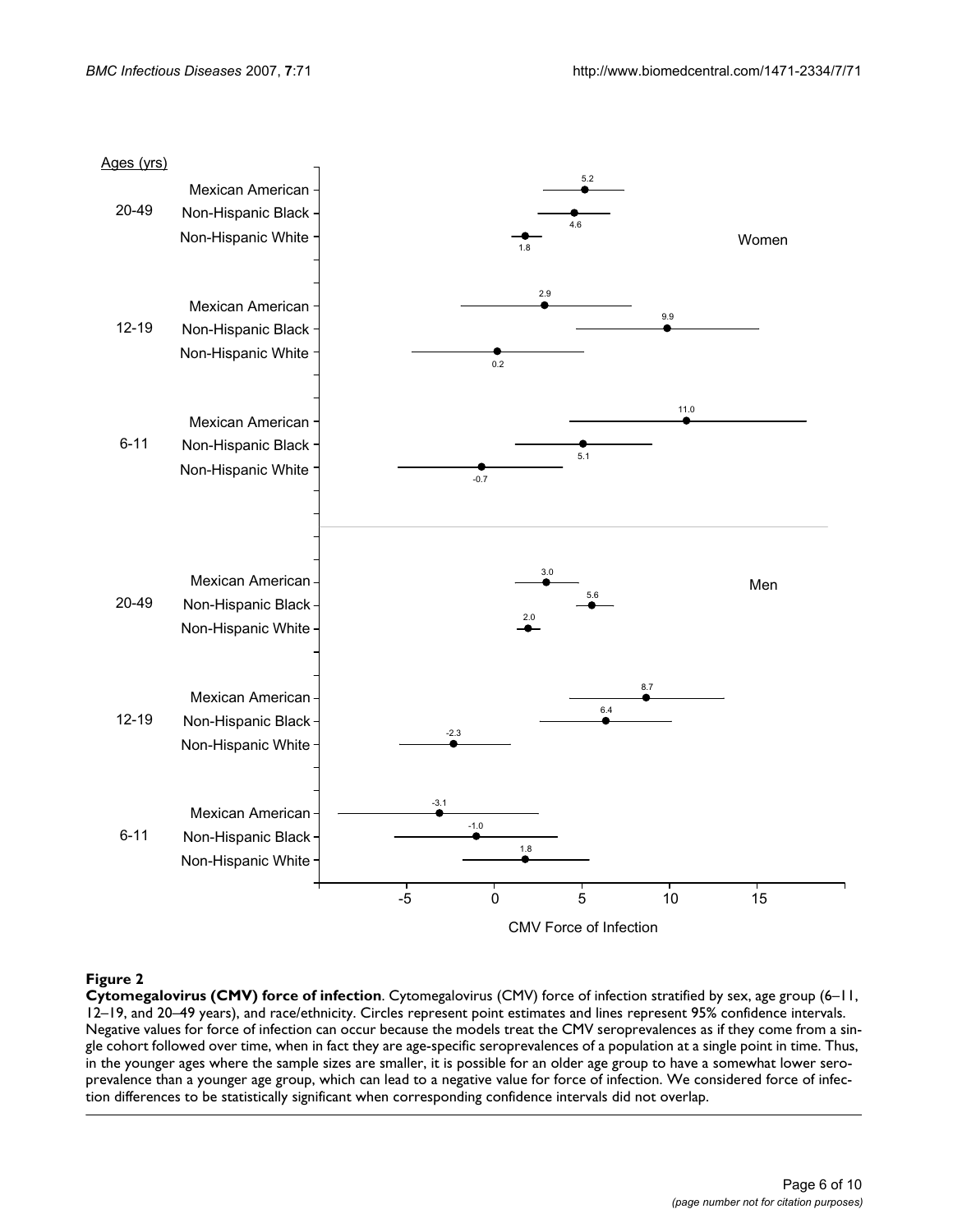was more strongly associated with race/ethnicity than with household income, high-risk racial/ethnic groups may have a higher prevalence of additional factors related to CMV transmission, such as increased exposure to CMV while caring for young children. A more detailed analysis of risk factors for CMV infection in NHANES III can be found in Staras et al. [12].

Among women ages 20–49 years, force of infection appeared to be independent of age, suggesting that risk of infection during pregnancy is fairly constant during these ages, and that interventions to prevent congenital CMV must target all women of childbearing age. CMV had a higher force of infection than infections transmitted primarily via sex or injection drug use, such as herpes simplex virus type 2 (HSV-2) or hepatitis B virus (HBV). This suggests either that CMV is more easily transmissible through such behaviors [20] or, more likely, that CMV is transmitted via other, additional routes. Given that CMV has been shown to be transmitted via urine or saliva during close, non-sexual contact, it is likely that this sort of transmission plays a major role in the dynamics of CMV infection [7].

We estimated that each year in the United States more than 27,000 pregnant women experience primary CMV infection and are thus at high risk of giving birth to a child with congenital CMV infection. This estimate does not include any fetal losses that may have been caused by primary CMV infection, nor does it include the many pregnancies affected by CMV reactivation or reinfection among seropositive women. The burden of primary CMV infections during pregnancy falls disproportionately on disadvantaged women--those of low income and racial/ ethnic minorities. Furthermore, teenaged minority women are at especially high risk of primary CMV infections during pregnancy, due to their high prevalence of susceptibility, high force of infection, and high pregnancy rates.

The risk of primary CMV infection during pregnancy among seronegative women is similar to previous estimates [4]. For seronegative women, CMV infection represents one of the highest risks for fetal damage that they experience during pregnancy [21]. Because CMV transmission is potentially preventable [1], CMV antibody screening prior to or near the beginning of pregnancy should be evaluated as a means of identifying women at high risk for having congenitally infected infants. Studies should pursue whether knowledge of high risk status is a useful motivational tool for modifying behaviors, such as hand hygiene, for reducing risk of infection [22]. Such screening may also lead to the administration of CMV hyperimmuneglobulins or antiviral drugs for prevention or therapy of fetal infection and disease [23,24].

In this study the modeling assumptions appeared to have been reasonably satisfied. On a population level, CMV infection does not contribute significantly to mortality among infected individuals. Nearly all members (=99 percent) of the population are susceptible at birth, and infection is believed to induce life-long immunity. The type I death-rate cut-off was chosen as 70 years to approximate the U.S. life expectancy during the years that NHANES III was conducted, but modifying the cut-off had little effect on the model results. The assumption of homogeneous mixing is unlikely to be completely true, but because CMV infection is common and has multiple transmission modes, susceptible individuals are likely to have similar risks of exposure to CMV.

An important limitation of our models was that the data were from a single, cross-sectional study so that time trends were not able to be addressed. Thus, high CMV seroprevalence in cohorts of older people might not reflect current incidence and could cause the models to overestimate the force of infection [12]. We sought to minimize this potential bias by focusing most of our analyses on a limited age range (12–49 years). It is also important to note that our younger, age-specific force of infection estimates (i.e., for ages 6–11 and 12–19 years) were imprecise, with wide confidence intervals. Furthermore, the models implicitly assumed that seroprevalence was monotonically increasing with age, as if this cross-sectional study were a cohort study in which seroprevalence was measured at various ages of follow-up. However, this assumption was violated for some of the younger subpopulations. As a result, we occasionally obtained negative estimates for the force of infection (Figure 2), although these estimates were not statistically different from zero.

The calculations of risk of primary infection during pregnancy required several assumptions, one of which was that the force of infection was the same for pregnant and non-pregnant women. Women who are pregnant may have fewer sex partners (and thus lower risk of exposure to CMV) during pregnancy; on the other hand, pregnant women may be more likely than non-pregnant women to be exposed to young children (a group that frequently sheds CMV). Pregnant women may also have a higher risk of acquiring infections because of pregnancy-induced immune depression [25].

Based on our models, we would estimate that more than one million United States women have experienced primary CMV infections during pregnancy since CMV was first isolated 50 years ago [26,27]. A substantial proportion of these infections would have led to congenital infections, leaving thousands of children with lifelong disabilities. Children from disadvantaged racial/ethnic groups are likely to have been disproportionately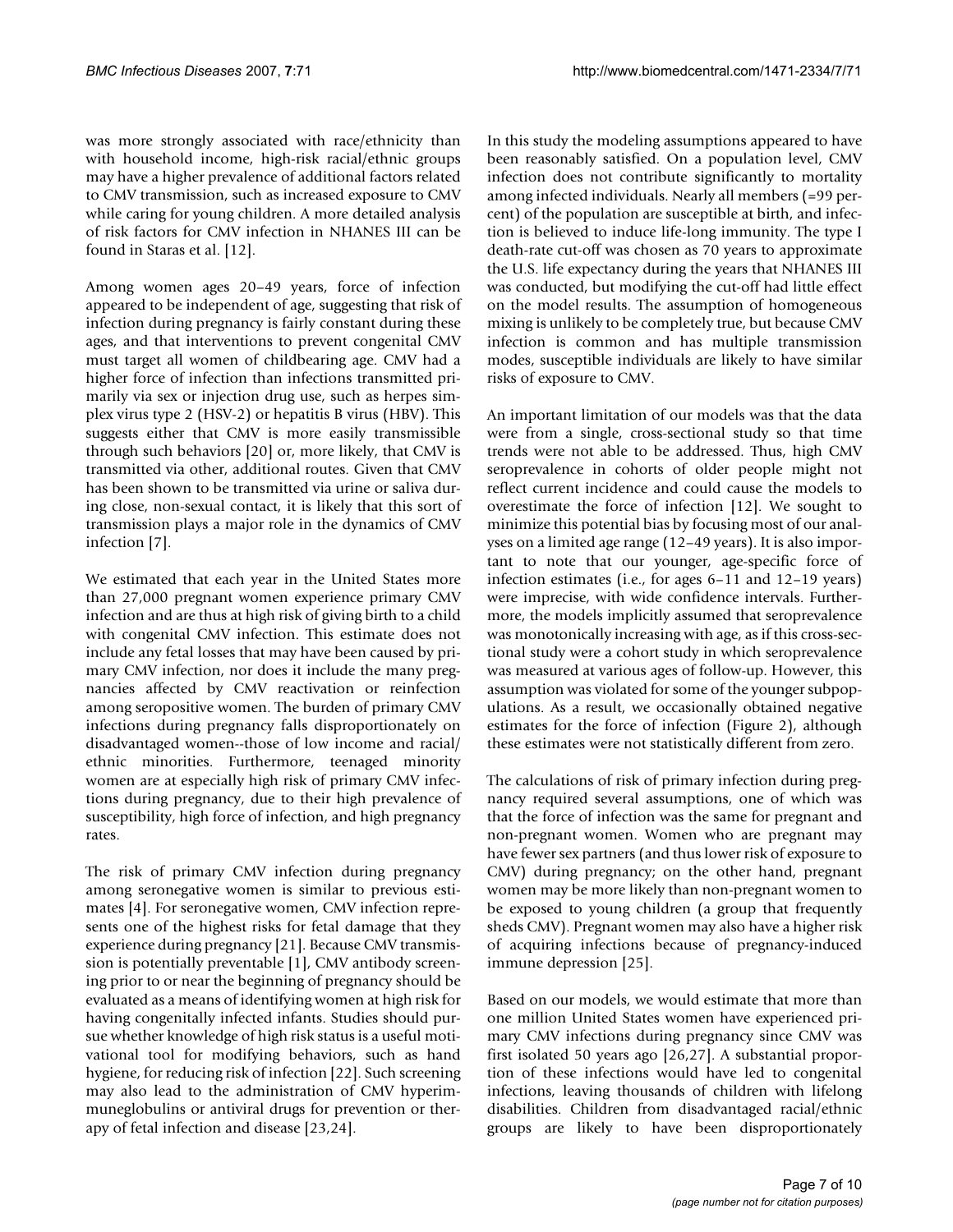



impacted. These many affected children are a compelling argument for accelerating research on vaccines and other interventions for the prevention of congenital CMV [28].

# **Conclusion**

Each year, thousands of CMV infections occur in pregnant women in the United States, putting numerous unborn babies at risk for serious disabilities. Incidence of CMV infection in pregnant women is not distributed evenly,

but exhibits sharp racial/ethnic disparities, especially affecting non-Hispanic blacks and Mexican Americans. Because of the magnitude of the problem and its associated health disparities, there is an urgent need to accelerate research on vaccines and other interventions for preventing congenital CMV disease. Nevertheless, the low incidence of CMV infection relative to other vaccine-preventable infections provides encouraging evidence that

| Table 3: Comparison of force of infection for different viruses for selected* age ranges. |  |  |
|-------------------------------------------------------------------------------------------|--|--|
|-------------------------------------------------------------------------------------------|--|--|

| Virus            | Force of infection (per 100<br>persons per year) | Ages modeled | Study sample                | Citation      |
|------------------|--------------------------------------------------|--------------|-----------------------------|---------------|
| <b>Measles</b>   | 20                                               | $ 1 -17$     | Lit. review - misc. sources | [18]          |
| Mumps            | 12                                               | $ 1 -17$     | Lit. review - misc. sources | [18]          |
| Rubella          | 10                                               | $11 - 17$    | Lit. review - misc. sources | [18]          |
| Varicella        | 6                                                | $\geq$ 10    | Convenience sample          | [30]          |
| CMV <sup>+</sup> | 3.1 and 3.5                                      | $16 - 40$    | Hospital-based              | [10]          |
| <b>CMV</b>       | 1.8                                              | $12 - 49$    | Population-based            | Current study |
| $HSV-2$          | 0.84                                             | $\geq$ 12    | Population-based            | [31]          |
| Hepatitis B      | 0.15                                             | $6 - 39$     | Population-based            | $[32]$        |

\*Ages were selected to be roughly comparable with the ages we modeled; in general, young children were not selected for comparison because they often had much higher forces of infection. †Patients were recruited from 2 different hospitals.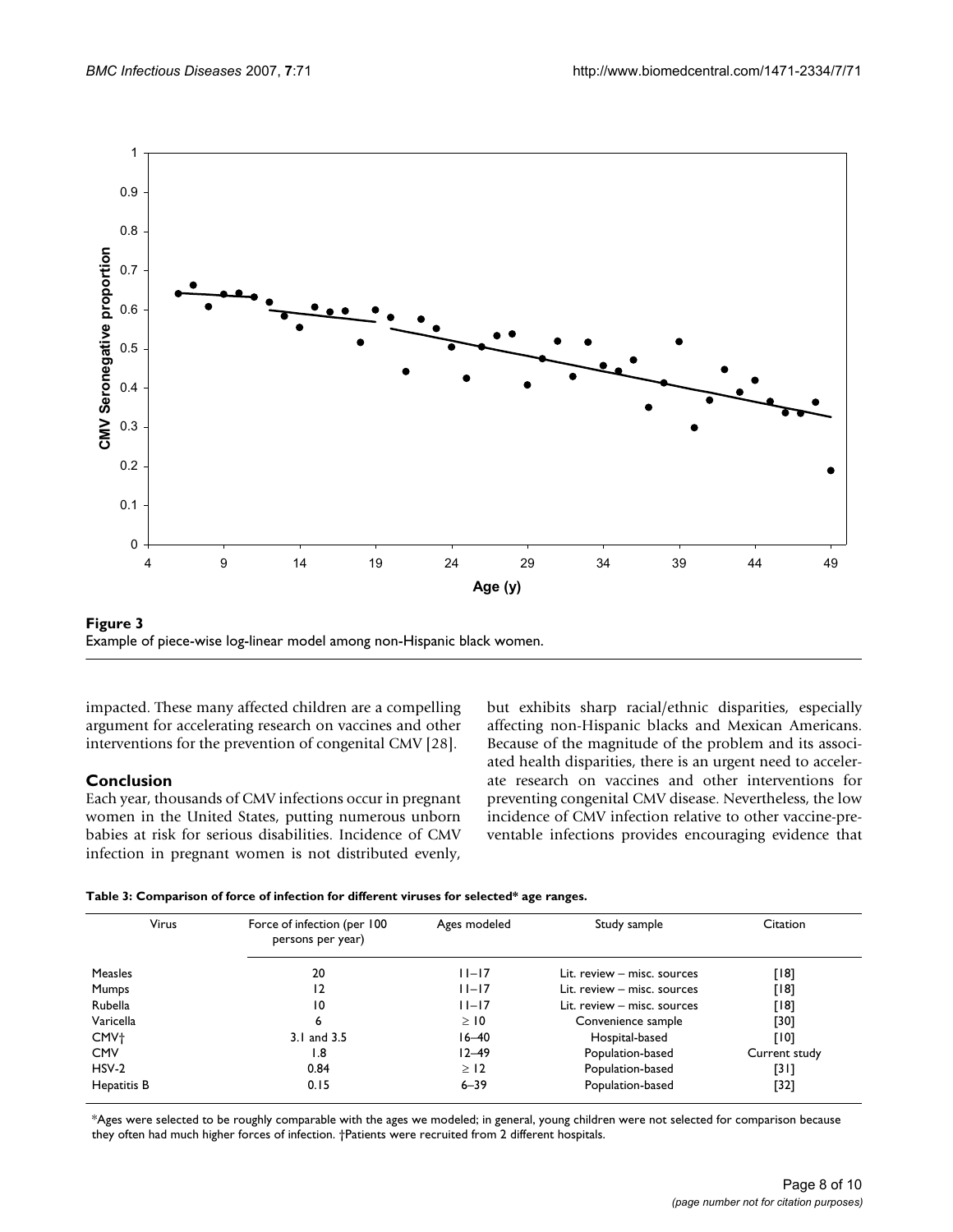modestly effective vaccines and rates of vaccination could significantly reduce CMV transmission.

#### **Competing interests**

The author(s) declare that they have no competing interests.

#### **Authors' contributions**

FABC designed and carried out the mathematical modeling and statistical analyses and drafted the manuscript. SASS participated in the design and implementation of the CMV testing of the NHANES III specimens. SCD coordinated and supervised the CMV testing of the NHANES III specimens. MJC conceived of the study, participated in its design and coordination, and helped to draft the manuscript. All authors read and approved the final manuscript and revised it critically for important intellectual content.

#### **Appendix**

To estimate CMV incidence by using the force of infection, we used the catalytic model approach described in Farrington [14] and Anderson [13]. We began by assuming that the force of infection was age-dependent, so that

$$
S^{-}(a) = e^{-\int_{a}^{a} \lambda(x) dx},
$$

where *a* is age and *S*- *(a)* is the age distribution for the seronegatives. To assess the shape of the integral above we proceeded as Farrington, by visual inspections.  $\lambda(x)$  was evaluated as an exponential decay function and as a polynomial of third or lesser degree. Despite permitting  $\lambda(x)$ to be a complicated function, force of infection was approximately constant as a function of age (i.e., force of infection was age-independent). Therefore, we used the log-linear approach where the force of infection is the slope of the regression model (i.e.,  $\lambda(x)$  equals the constant  $\lambda$ ) given by  $ln(S(a)) = -(B_0 + \lambda a)$ . This model, used by Griffiths [10] to estimate CMV force of infection, also seemed to fit the NHANES III data in most cases, where  $\beta_0$ plays the role of the natural logarithm of the age-adjusted seronegative proportion. We made one modification to this model when we estimated force of infection within subgroups:  $\lambda$  was treated as constant within pieces of the age range, namely, 6–11 years, 12–19 years, and 20–49 years (Figure 3).

With the age-independent assumption, the average age of infection,  $A$ , and the basic reproductive rate,  $R_{0}$ , were estimated by:

$$
A = \frac{1}{\lambda} \left( \frac{1 - (1 + \lambda L) \exp(-\lambda L)}{1 - \exp(-\lambda L)} \right), \quad R_0 = \frac{\lambda L}{1 - \exp(-\lambda L)},
$$

where  $L = 70$  is the threshold age for the type I death rate.

When estimating force of infection for different subgroup categories, one category was chosen to be the referent category and the others were represented by indicator variables and were included in the models with interaction for age. For example, in the case of race/ethnicity, which had 3 categories and White as the referent category, the model was:

$$
\ln(S(a)) = -(\beta_0 + \lambda_0 a + \beta_1 \delta[\text{White - Black}] + \beta_2 \delta[\text{Mexican}] + \lambda_1 \delta[\text{White - Black}]a + \lambda_2 \delta[\text{Mexican}]a),
$$

where  $\delta$   $[X] = 1$  if *X* and *0* otherwise.

The final models were estimated using the STATA 8.0 (College Station, TX) **svypoisson** command (log-linear model), which is appropriate for complex survey estimation. The sample weight, cluster, and strata variables suggested by the NHANES III analytical guidelines were used to adjust the estimates for the sample design. The variance was estimated by the linearization method [29]. The  $R_0$ and *A* and their confidence intervals were estimated using the **nlcom** command for non-linear transformations of the regression parameters.

#### **Acknowledgements**

We thank Kay Radford, Ashley Schoenfisch and Minal Amin for serologic testing and Geraldine McQuillan for technical assistance. This study was supported in part by funding from the National Vaccine Program Office. Fernando Colugnati received support from the Brazilian Centro Nacional de Pesquisa while he was a guest researcher at the CDC. This research was supported in part by an appointment to the Research Participation Program at the Centers for Disease Control and Prevention administered by the Oak Ridge Institute for Science and Education through an interagency agreement between the U.S. Department of Energy and CDC (stipend support for Stephanie A.S. Staras).

#### **References**

- 1. Cannon MJ, Davis KF: **[Washing our hands of the congenital](http://www.ncbi.nlm.nih.gov/entrez/query.fcgi?cmd=Retrieve&db=PubMed&dopt=Abstract&list_uids=15967030) [cytomegalovirus disease epidemic.](http://www.ncbi.nlm.nih.gov/entrez/query.fcgi?cmd=Retrieve&db=PubMed&dopt=Abstract&list_uids=15967030)** *BMC Public Health* 2005, **5:**70.
- 2. Alford CA, Stagno S, Pass RF, Britt WJ: **[Congenital and perinatal](http://www.ncbi.nlm.nih.gov/entrez/query.fcgi?cmd=Retrieve&db=PubMed&dopt=Abstract&list_uids=2173104) [cytomegalovirus infections.](http://www.ncbi.nlm.nih.gov/entrez/query.fcgi?cmd=Retrieve&db=PubMed&dopt=Abstract&list_uids=2173104)** *Rev Infect Dis* 1990, **12 Suppl 7:**S745-S753.
- 3. Brown HL, Abernathy MP: **[Cytomegalovirus infection.](http://www.ncbi.nlm.nih.gov/entrez/query.fcgi?cmd=Retrieve&db=PubMed&dopt=Abstract&list_uids=9738990)** *Semin Perinatol* 1998, **22:**260-266.
- 4. Stagno S: **Cytomegalovirus.** In *Infectious diseases of the fetus and newborn infant* Edited by: Remington JS and Klein JO. Philadelphia, W.B. Saunders Company; 2001:389-424.
- 5. Pass RF, Hutto C, Ricks R, Cloud GA: **[Increased rate of cytome](http://www.ncbi.nlm.nih.gov/entrez/query.fcgi?cmd=Retrieve&db=PubMed&dopt=Abstract&list_uids=3010113)[galovirus infection among parents of children attending day](http://www.ncbi.nlm.nih.gov/entrez/query.fcgi?cmd=Retrieve&db=PubMed&dopt=Abstract&list_uids=3010113)[care centers.](http://www.ncbi.nlm.nih.gov/entrez/query.fcgi?cmd=Retrieve&db=PubMed&dopt=Abstract&list_uids=3010113)** *N Engl J Med* 1986, **314:**1414-1418.
- 6. Adler SP: **[Cytomegalovirus and child day care: risk factors for](http://www.ncbi.nlm.nih.gov/entrez/query.fcgi?cmd=Retrieve&db=PubMed&dopt=Abstract&list_uids=1653939) [maternal infection.](http://www.ncbi.nlm.nih.gov/entrez/query.fcgi?cmd=Retrieve&db=PubMed&dopt=Abstract&list_uids=1653939)** *Pediatr Infect Dis J* 1991, **10:**590-594.
- 7. Fowler KB, Pass RF: **[Risk factors for congenital cytomegalovi](http://www.ncbi.nlm.nih.gov/entrez/query.fcgi?cmd=Retrieve&db=PubMed&dopt=Abstract&list_uids=16847076)[rus infection in the offspring of young women: exposure to](http://www.ncbi.nlm.nih.gov/entrez/query.fcgi?cmd=Retrieve&db=PubMed&dopt=Abstract&list_uids=16847076)**